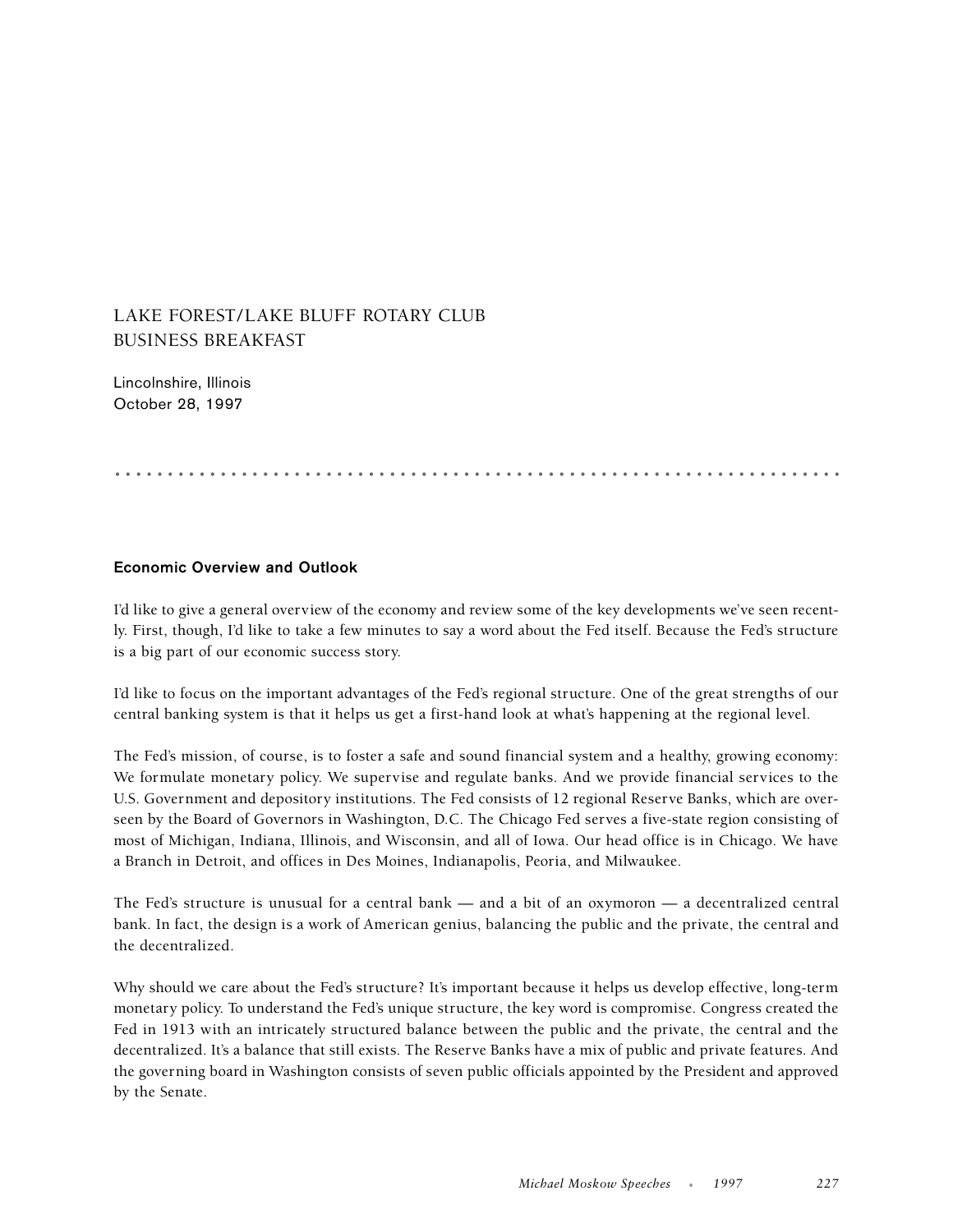The Federal Open Market Committee, or FOMC, is the best example of the advantages of the Fed's regional structure. It performs the Fed's most important responsibility — formulating monetary policy. The FOMC is made up of the seven members of the Board of Governors and five of the 12 Reserve Bank presidents, who vote on a rotating basis. However, all of the presidents attend the meetings and take part in the discussions. This year, I'm the voting member from the Midwest. At our next meeting on November 12, each of us will discuss economic conditions in our region.

In this way the System receives a constant flow of economic intelligence from the districts. Our perspective isn't limited to the Washington "beltway."

The Fed's independence is another hallmark of its structure. One of Congress' goals was to insulate the central bank from day-to-day political pressures. Why? It's generally acknowledged that it's difficult for an elected representative to resist the temptation to "gun" the economy. Stimulating the economy may be appropriate at times, of course. But it should be done in response to the business cycle — not the election cycle. The central issue is balancing short-term considerations against long-term gains.

To help the Fed focus on the long term, Congress provided fourteen-year terms for the Board of Governors. Additionally, the Federal Reserve doesn't depend on Congressional appropriations to meet its expenses. Our budget is reviewed by Congress, however, so we're still accountable. And the Fed System turns over more than 95 percent of its earnings to the U.S. Treasury — some \$20 billion last year. Our ability to fund our own operations is a public trust -it's a responsibility we take very seriously. The Federal Reserve is insulated from short-term political pressures, but we answer to Congress and the American people.

The Reserve Banks are an integral component of this system of checks and balances. Because I'm an employee of the Chicago Fed, a lot of people think I'm a government worker. Technically that's not correct. The staff at the Reserve Banks are not subject to civil service.

The Reserve Banks are similar to the private sector in other ways. As I mentioned, the Reserve Banks sell a variety of financial services in the marketplace. Each Reserve Bank and Branch also has a board of directors consisting of leading private citizens from the region.

So the Fed's regional, independent structure has two major advantages. First, it insulates us from narrow influences. And, second, it helps us obtain a broad range of information and ideas from all over the country. The Fed's structure is vital for developing effective policy. It helps us maintain a delicate balance — to focus on policy, not politics.

As I said, we're looking for ideas and information from each region. One important way we get local information is traveling throughout the District and meeting with people. So I'm very interested in hearing your comments regarding the economy, especially regarding the local economy. You're truly the experts on that subject.

Another way we get information is to bring experts into the Bank. A good example of this is when we conducted a year-long study of the Midwest economy. We brought in local experts from across the District to join in our study. Our focus was the Midwest's economic turnaround since the early 1980s. We were particularly interested in how to sustain our strong economy. I think you may find some of the information quite interesting. The study highlights are available here today. But let me discuss just a few of the findings for you now.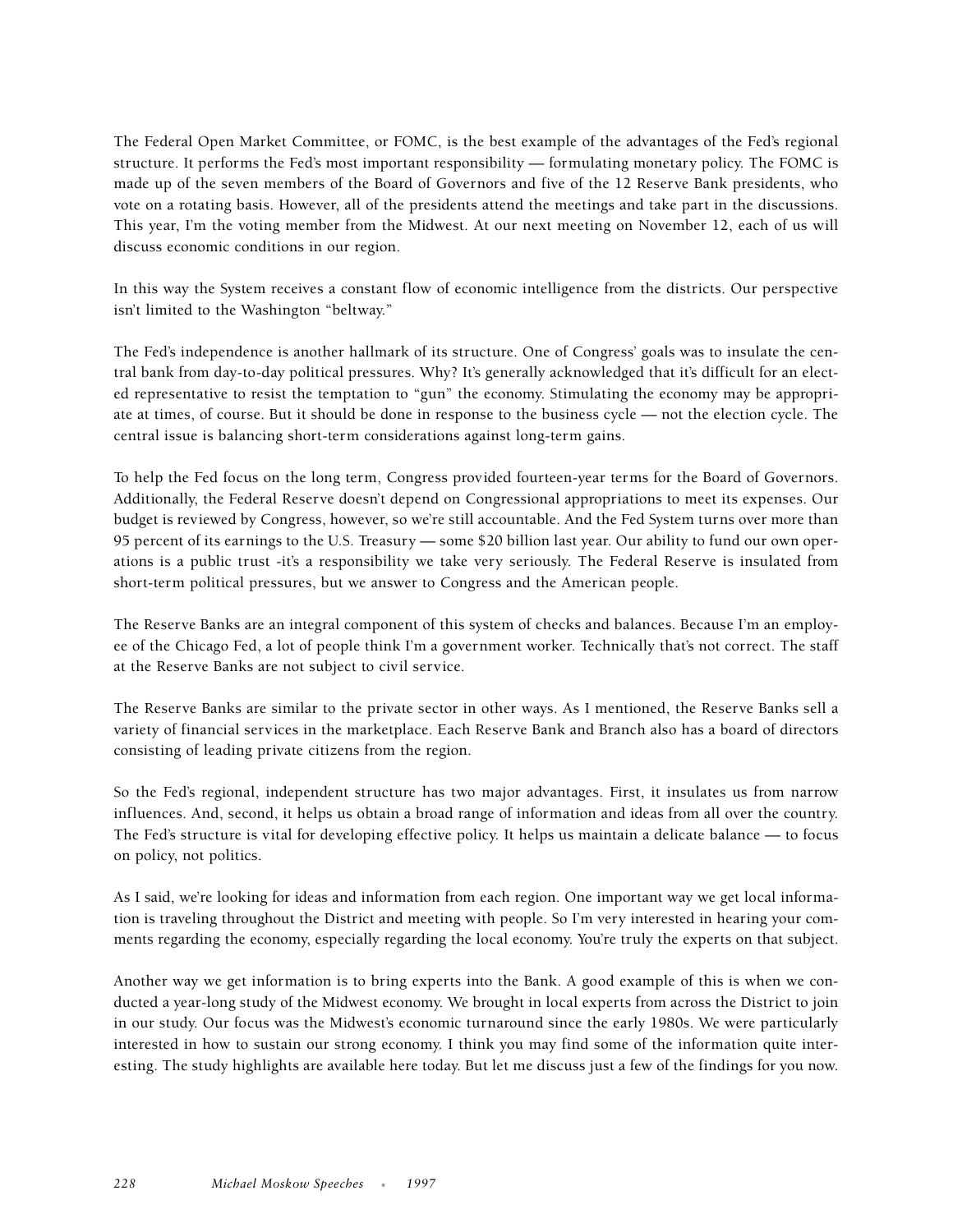We've made a remarkable turnaround since the early 1980s when the Midwest was called the "Rust Belt." How did we do it? Were we helped by developments outside our control, like favorable exchange rates? Or did we help ourselves by improving productivity? In other words, were we lucky or were we good?

We were helped by developments outside the region. Like lower energy costs. And demand for our goods from abroad, especially capital goods and agricultural commodities.

But, more importantly, we helped ourselves. In fact, we re-invented ourselves. We reduced the costs of doing business in the region — we developed sensible fiscal policies at state and local levels — and we increased our use of modern technology, especially in manufacturing.

Research by Chicago Fed economists highlights the competitiveness of the Midwest economy. According to common wisdom, the Midwest benefitted quite a bit from the declining dollar, which made its exports cheaper for overseas buyers. This is a logical conclusion if you look at the value of the dollar relative to currencies of the nation's major trading partners.

Our economists took a different approach—a regional approach—and looked at the value of the dollar relative to currencies of the Midwest's major trading partners. They found that the dollar did not decline against currencies of those countries. In other words, the Midwest did not have a built-in price advantage from the weaker dollar. The Midwest succeeded because of better products and prices, not just because of external factors such as the performance of the dollar.

What's the key for the future? Well, we found a number of keys. But essentially it's productivity and work skills that will be critical for our future success. We found that workers must get the education and training they need to keep their skills current so that they can continue to be highly productive. That's what will distinguish the Midwest from other regions of the U.S.

I'd like now to look at the local and national economies. First, a quick look at the local economy and then I'd like to move to the national economy and a forecast.

Both Illinois and Lake County are doing well. In Illinois, the unemployment rate is 4.4 percent, the lowest its been in the last two decades. In Lake County the unemployment rate is even better, at just over 3 percent (3.1%).

The County now has almost 7 percent (6.8%) of the total number of jobs in the Chicago area and more than 8 percent (81 ⁄2%) of the area's manufacturing jobs. As I said, you're the experts, and I'd be interested in what you have to say about the local economy.

Turning to the national economy and our outlook, we expect that real GDP growth will come in between 3 and 3<sup>1</sup>/<sub>2</sub> percent this year. The Consumer Price Index should come in at 2 to 2<sup>1</sup>/4 percent. And the unemployment rate should end the year close to its current level — just under 5 percent.

Standard economic thinking says that sustainable economic growth is in the 2 to  $2\frac{1}{2}$  percent range and that faster growth would lead to higher inflation and negatively affect our standard of living.

Well, so far this year, we haven't seen that. Real GDP increased at an annual rate of more than 4 percent in the first half of the year. The unemployment rate fell to 4.9 percent in April, its lowest level in 24 years, and it's been hovering around that level ever since. The core CPI, which excludes food and energy prices, is up only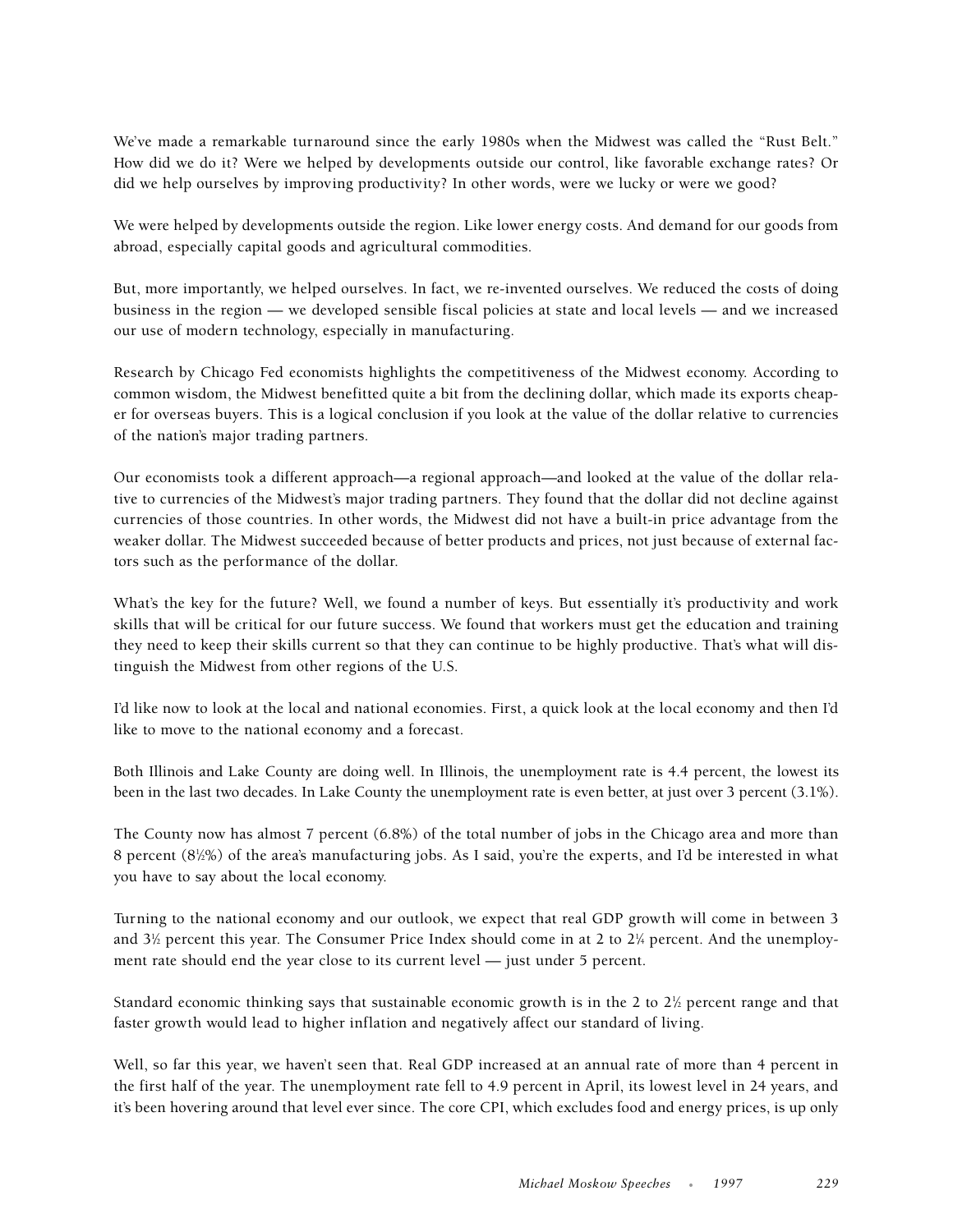21 ⁄4 percent from a year ago, the lowest inflation rate in over three decades (31 years). And it looks like the fiscal 1997 federal budget deficit was less than one-half of one percent of GDP for the first time since 1974.

This is a remarkable performance, especially since we're in the seventh year of expansion. The economy keeps marching forward, surpassing everyone's expectations. In the past, inflation usually started to accelerate when growth was so strong and unemployment fell to such a low level. Instead, we've seen inflation move lower.

How long will this continue? Based on the past performance of the economy, we'd expect inflation to pick up, particularly since labor markets are so tight. Why isn't history repeating itself?

I don't have the complete answer, and I'm sure no one else does either. But I can identify some factors that seem to have played a role. A few are temporary; some may be more permanent. Also, there are some technical reasons why inflation hasn't risen as much as many expected.

One of the temporary factors is the strong dollar, which has led to a fall in import prices. That helped to keep our inflation rate down. But of course, currencies move in both directions. So we can't count on import prices reducing our inflation rate on an ongoing basis.

Another temporary factor is slower growth in benefits costs for many businesses, particularly health care costs. Again, this trend may continue for a while. But we're beginning to see reports that employer costs for health benefits may rise more rapidly next year. For example, one report indicated that firms face HMO rate increases that are twice what they were in 1997. If benefits costs do rise more rapidly, that could put upward pressure on inflation.

There's another possible factor that may not be temporary—that trend productivity growth has risen to a higher level as a result of strong investment in computers and other high-tech equipment. Such investment has risen at double-digit rates for the past five years. The U.S. may finally be getting the return on that investment in the form of higher productivity growth.

Productivity growth, of course, is one of the factors determining how fast our economy can grow without triggering inflation. The evidence on whether there's been an increase in productivity growth is mixed. The strong business profits in recent years are certainly consistent with higher productivity. The official statistics, however, show productivity up only 1.2 percent over the past year. That's only slightly higher than the 1.1 percent average annual increase we've observed over the past quarter century. But many economists argue that the official statistics understate productivity.

As I mentioned, there are also some technical factors to take into account. Many economists have argued that the Consumer Price Index (CPI) overstates inflation. But it's important to recognize that the Bureau of Labor Statistics (BLS) has been making changes to the CPI to improve its accuracy. These technical changes are another reason that the inflation numbers are lower this year. The changes made by BLS reduced reported CPI inflation by about one-tenth of a percentage point in each of the past two years. Similar reductions are expected for this year and next. Historical CPI data, however, haven't changed. So we need to remember that the recent good news on inflation is due in part to a changing yardstick.

These are some of the reasons why inflation has been lower than many expected. Import prices and benefits costs will only have a temporary effect. Computer and high-tech investment may be having a more perma